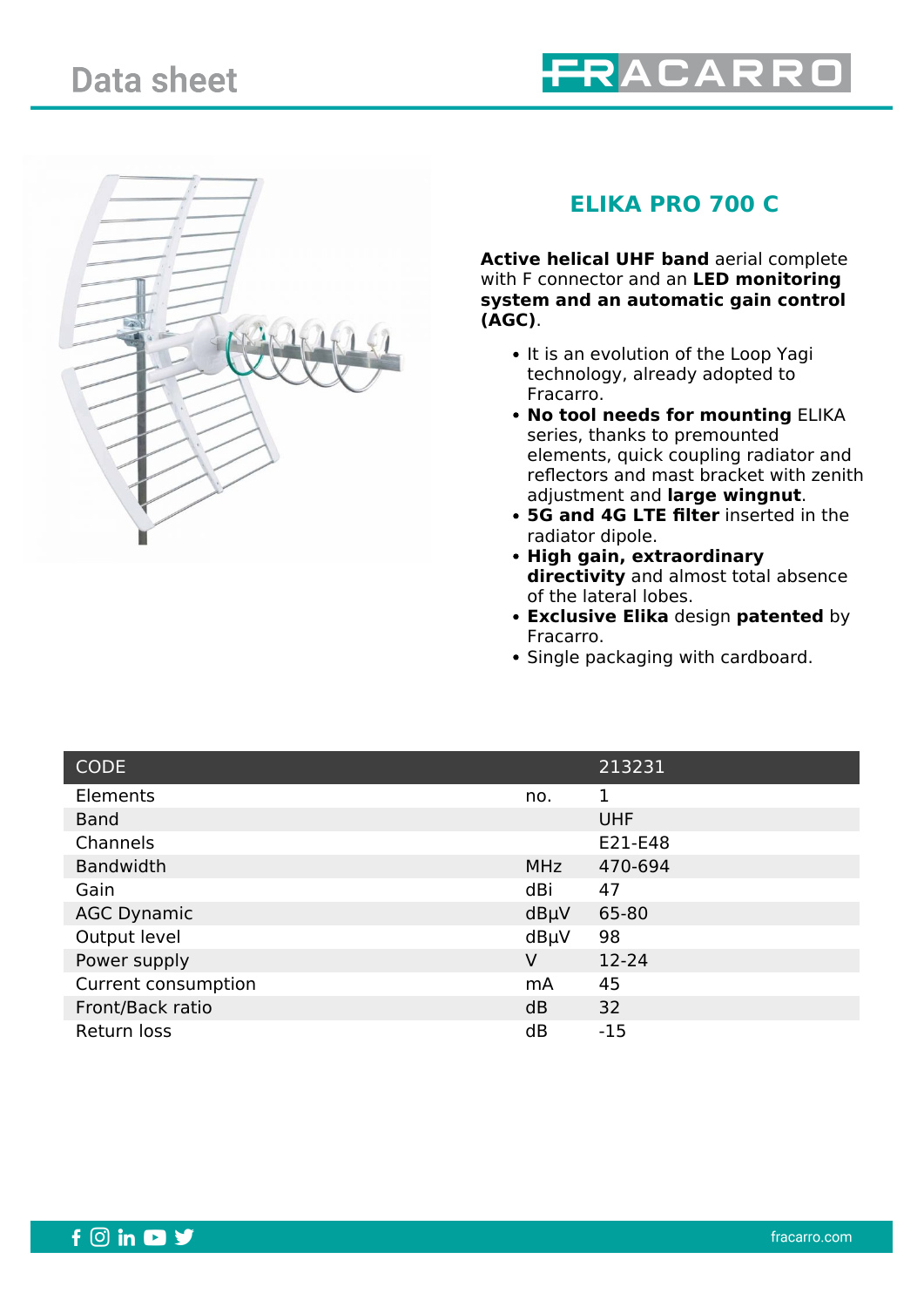

| $\circ$         | ±22                       |
|-----------------|---------------------------|
| kg(N)           | 19 (186.2)                |
| <b>Type</b>     | F                         |
| Ω               | 75                        |
| mm              | 60                        |
| cm <sub>2</sub> | $92 \times 82 \times 62$  |
| pcs             | 6 (Single with cardboard) |
| kg              | 2.30                      |
| kg              | 18                        |
|                 |                           |
|                 | Included                  |
|                 | Included                  |
|                 | Included                  |
|                 | Included                  |
|                 | N.P.                      |
|                 |                           |